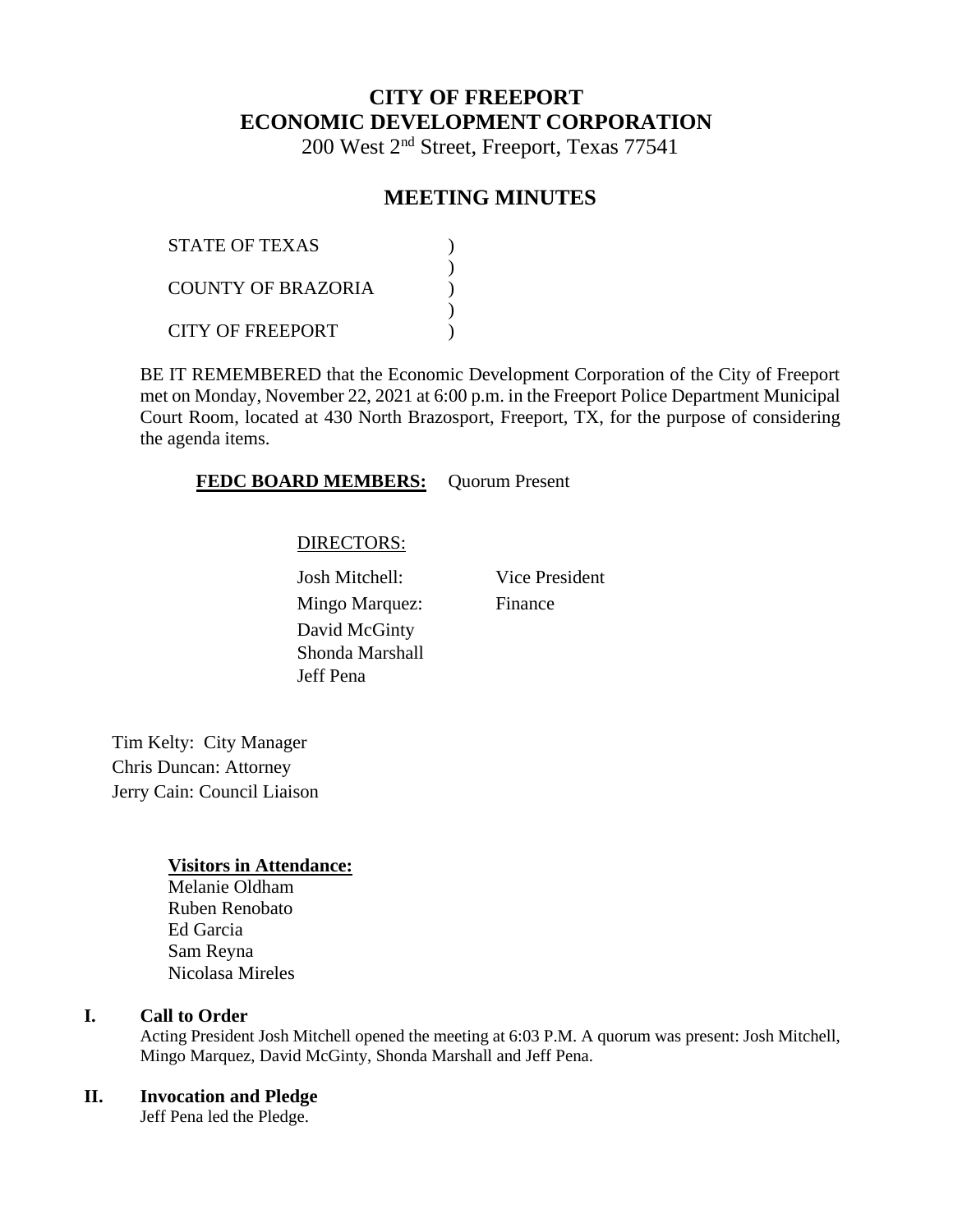# **III. Citizens Comments**

Ed Garcia thanked the board for the opportunity to serve with them. Ed Garcia said he wanted to assure the board that the allegations brought forth about himself were not true. These allegations brought by Jeff Pena included petty political scorekeeping. Ed Garcia said this was done by Jeff Pena when he took the issue to City Council instead of the EDC Board to let them handle the issue. Ed Garcia said that financial maleficence was another false allegation and he could go on and on but would not like to bore the EDC Board. Ed Garcia claimed Jeff Pena is a self-serving individual and he is glad to no longer serve on the board with him.

Sam Reyna asked the board if they had a new grant application available. Sam Reyna said he knows of four businesses looking to apply and asked if they could use the old application.

Mingo Marquez said the application had not been completely updated at this time, but if it is still available online, he could use that one.

### **IV. Consent Agenda**

### **a. Approve Meeting Minutes for November 09, 2021**

Motion to Approve Meeting Minutes for November 09, 2021 was made by Jeff Pena and seconded by David McGinty. **Motion passed** unanimously.

### **V. Discussion & Action Items**

### **1. Discussion and possible action on EDC Board Officer elections**

David McGinty said while it is important to have a full board, it is equally important to have all officer positions filled.

David McGinty nominated Mingo Marquez for EDC Board President. Josh Mitchell seconded. There was no further discussion or nominations. **Passed unanimously**.

Mingo Marquez nominated Josh Mitchell for Vice President. David McGinty seconded.

Chris Duncan reminded the board they only needed to fill the vacant spots and as Josh Mitchell was currently vice-president another nomination was not needed.

Mingo Marquez nominated David McGinty for Secretary. Josh Mitchell seconded. There was no discussion or nominations. **Passed Unanimously.**

Shonda Marshall nominated Jeff Pena for Treasurer.

Chris Duncan reminded the board that this was not necessary. Mingo Marquez was currently Treasurer and could remain so while being President.

Mingo Marquez seconded.

Jeff Pena nominated Shonda Marshall for Treasurer.

Shonda Marshall said she would like to politely decline.

The nomination for Jeff Pena as Treasurer **passed**. Jeff Pena voted nay.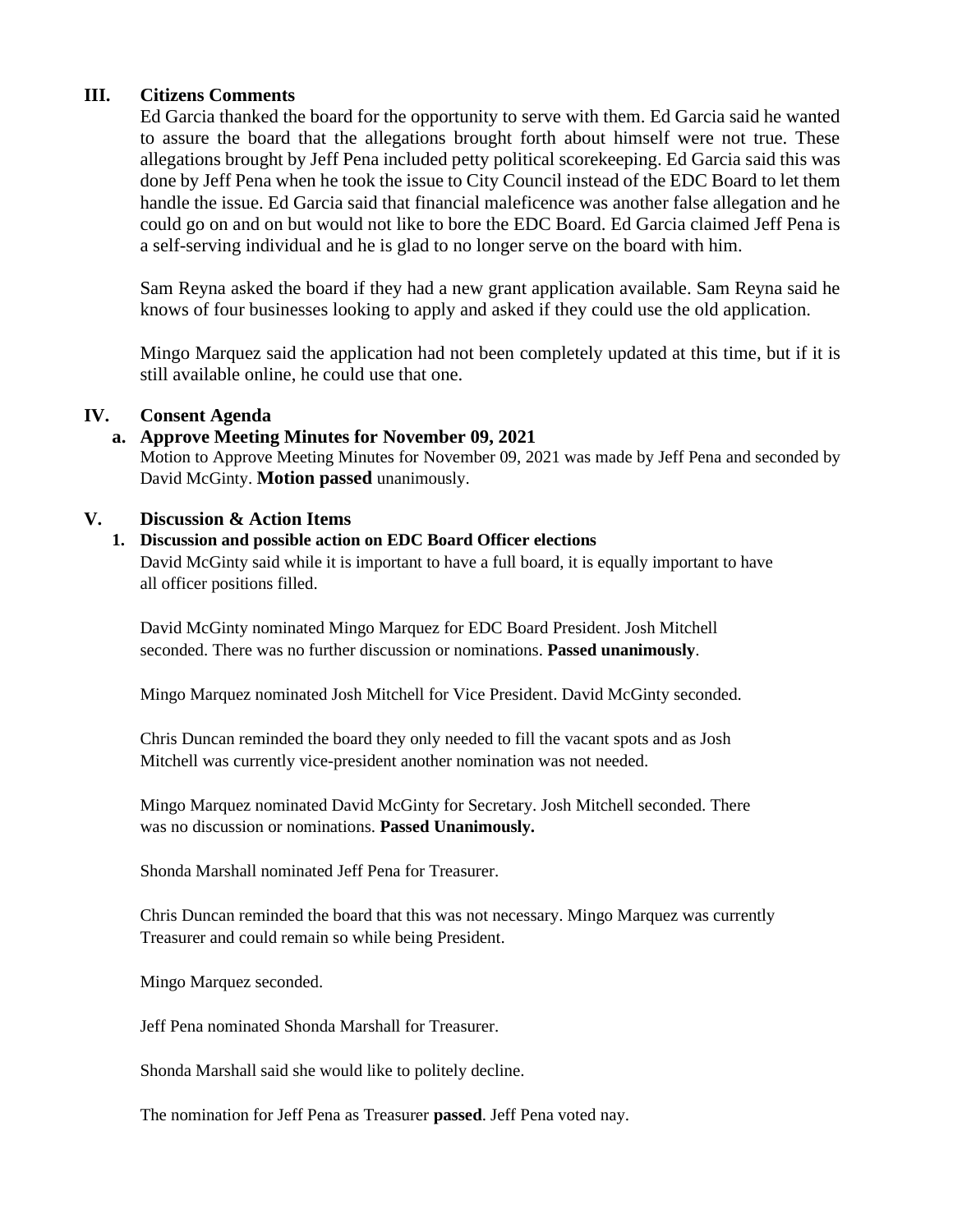### **2. Discussion and possible action on EDC Bylaws**

Josh Mitchell asked if it was possible to modify the bylaws to allow members to participate and vote remotely, not just call in to listen.

Chris Duncan said the rules on this are governed by the Open Meeting Act so the EDC would have to follow those rules. Chris Duncan said the current rule is that if you have a quorum present in person, a person can then participate by phone and vote this way. Chris said the bottom line is the EDC is governed by the Open Meeting Act so they still need to stay within those guidelines.

Mingo Marquez said he remembered at one point a previous board had made a rule that you must be present to vote. Mingo said a motion was made and passed and was taken to City Council as a Bylaw change but he was not aware if it was ever approved or not.

Tim Kelty said as the bylaws state currently, you have to be present to vote but the governor had temporarily allowed offsite voting. Tim Kelty said this has since ended and the EDC has defaulted back to what the bylaws state.

Chris Duncan said he would need to review a current copy of the bylaws to see how it is specifically worded. Chris Duncan said the last amendment that was sent to City Council was not passed.

Jeff Pena said the issue that was brought to City Council was attendance, specifically that of during executive session. Jeff Pena said there was discussion but he could not remember for sure if it was a bylaw amendment or just a general rule set forth. Jeff Pena said this particular item was added to the agenda in regards to Shonda Marshall. Shonda has been calling in due to health conditions and her hospitalization but has not been able to take action.

Chris Duncan said according to the bylaws given to him from the Administrative Assistant it states: *directors must be present to vote at any meeting.*

Jeff Pena asked if the board could make the change to allow Shonda Marshall to vote remotely.

Chris Duncan said they could make a motion to change to bylaws but to remember that it is binding.

Mingo Marquez said the board could continue discussion, but there needs to be a motion made.

Jeff Pena made a motion to allow board members to participate and cast votes remotely.

David McGinty asked if this would be across the board or just for extenuating circumstances.

Josh Mitchell said he believes it should be conditional for illness and family deaths.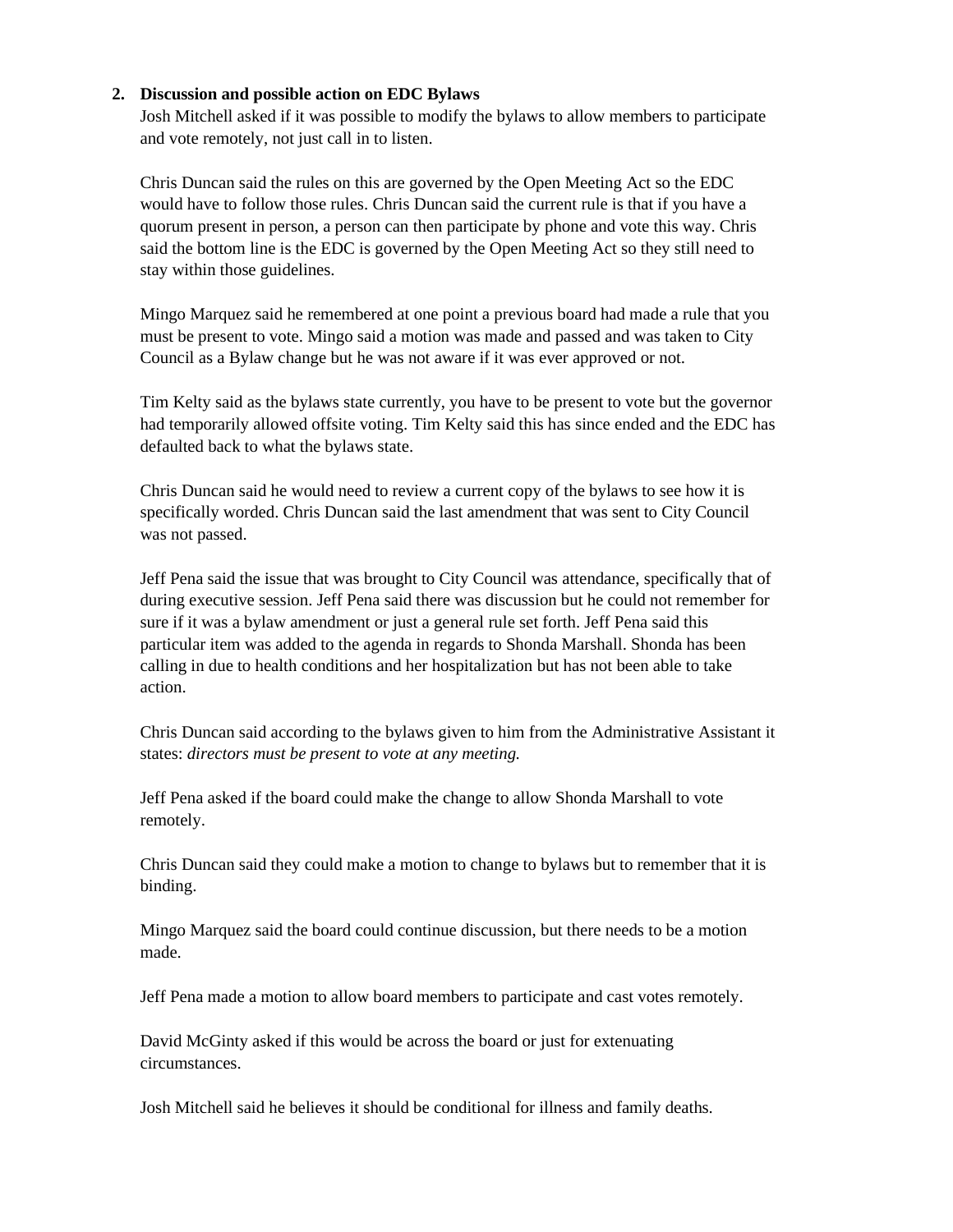Jeff Pena asked Chris Duncan how the board could make this conditional.

Chris Duncan said he would say this would only be for illness with a doctor's note. Chris Duncan said the board should avoid a "board approved illness" due to politics and the board maybe wanting to go against the member that is out. Chris Duncan said to possible include a doctor's note so that the illness is verified.

Mingo Marquez said some boards he serves on are still doing zoom meetings completely or that some people go in person while others zoom in (about 70-80%).

Chris Duncan said first the governor lifted the rule where all members had to be physically present for a period of time, but that ended in September. The rule is now that a quorum must be physically present and then other members could zoom or call in and be allowed to vote. Chris Duncan said the board should include in the bylaw amendment "as long as it complies with the Open Meetings Act"

Jeff Pena revised his motion to state the board could remote in and vote as long as a physical quorum is present as long as it remains in agreement with the Open Meetings Act. David McGinty seconded. **Motion passed unanimously.**

**3. Discussion and possible action on the EDC Board Attendance Policy**

Josh Mitchell said this was added in regards to Shonda Marshall and he would like to modify this rule to include illness and family death.

Jeff Pena asked what the current rule was.

Mingo Marquez read the current bylaw: *Section 3.11 Attendance. Directors must be present in order to vote at any meeting. Regular attendance at Board meetings is required of all directors. The position of any director shall be considered vacant should the director have three (3) consecutive absences from Regular meetings or four (4) absences from Regular meetings in any twelve (12) month period.*

Chris Duncan said there was a discussion about excuses/unexcused absences and ultimately it was decided that this would be too complicated because who decides what is excused and what is not and one time it may be and another time it may not be.

Shonda Marshall said she believes with the last motion passed to allow remote voting; this attendance policy should stay the way it is. With the Option to remote in a member should not have to miss three or four meetings which actually equals three or four months.

David McGinty said he agrees with Shonda Marshall and asked if a remote in would be considered present or absent.

Mingo Marquez said if there is a quorum present it would be a present but if no quorum it would be considered an absence.

Ruben Renobato asked if the three meeting were just regular meetings or if it would it include special meetings as well.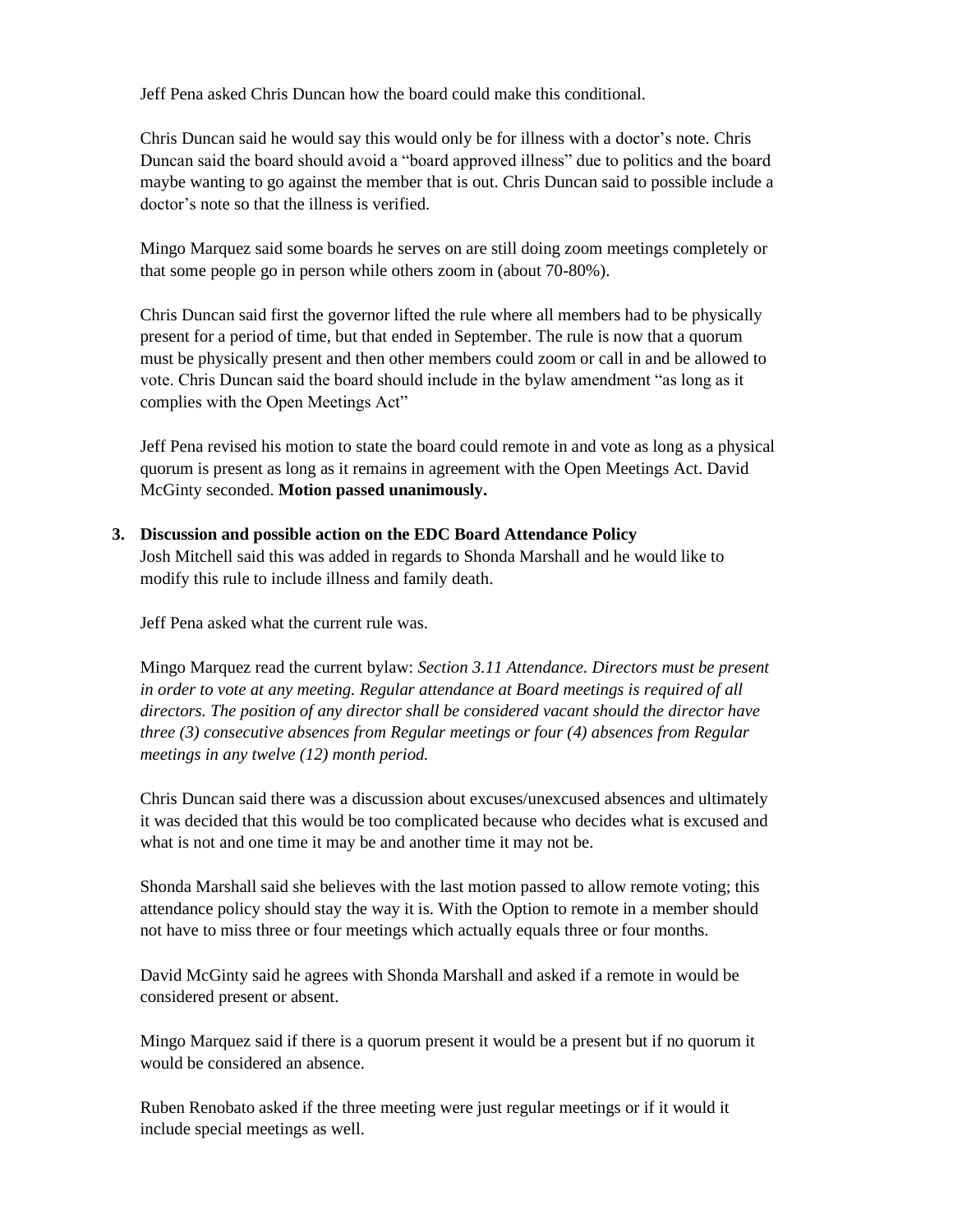Mingo Marquez said this applies only to regular meetings.

### **4. Discussion and possible action on Christmas Signage**

Jeff Pena said he knows there is an event coming up that signage would be needed. Jeff Pena said he previously communicated to the admin that he had graphics, but come to find out they were not usable and would be corrected and finalized by then end of the month. Jeff Pena said he wanted to make dure the board was aware of this.

Mingo Marque asked if any action was needed.

Jeff Pena responded no action.

### **5. Discussion and possible action on Port Café Grant Ribbon Cutting**

Josh Mitchell said he delivered the Port Café check on Saturday morning and discussed the ceremony with the owners. He was told they are open, but just communicate the time with them so that they could be prepared.

Josh Mitchell asked if Saturday would work for everyone.

Shonda Marshall asked if this ceremony would be optional for each grant or if this would be done for every grant recipient.

Mingo Marquez asked who would like to attend so the board does not violate quorum rules.

Chris Duncan said Kaytee Ellis would post a quorum notice so this would not be an issue.

Mingo Marquez instructed Josh Mitchell to take the lead but to shoot for Saturday the 27<sup>th</sup> at 11:00 am.

Jeff Pena asked if an even was held for Sweet T's

Mingo Marquez responded no but one could be held.

### **6. Discussion and possible action on Grant Applications for Outriggers and Barcadia**

Chris Duncan said the board could not discuss or take action because the Business Improvement Grant Project has not been completely established and approved. Chris Duncan said they need to publish a public hearing, hold a public hearing, set a grant budget, make it a project, approve the project, and then take to city council and have them approve the grant project for this year. This all must be done before any action is taken. Chris Duncan said if the board would like to set this for the next regular meeting, he could get it typed up and given to Kaytee Ellis for posting.

Mingo Marquez said he would like to get this expedited.

Shonda Marshall suggested that while the program is are waiting for final approval, the board send businesses to Kaytee Ellis in the office so that they could go ahead and complete applications and take other steps necessary while.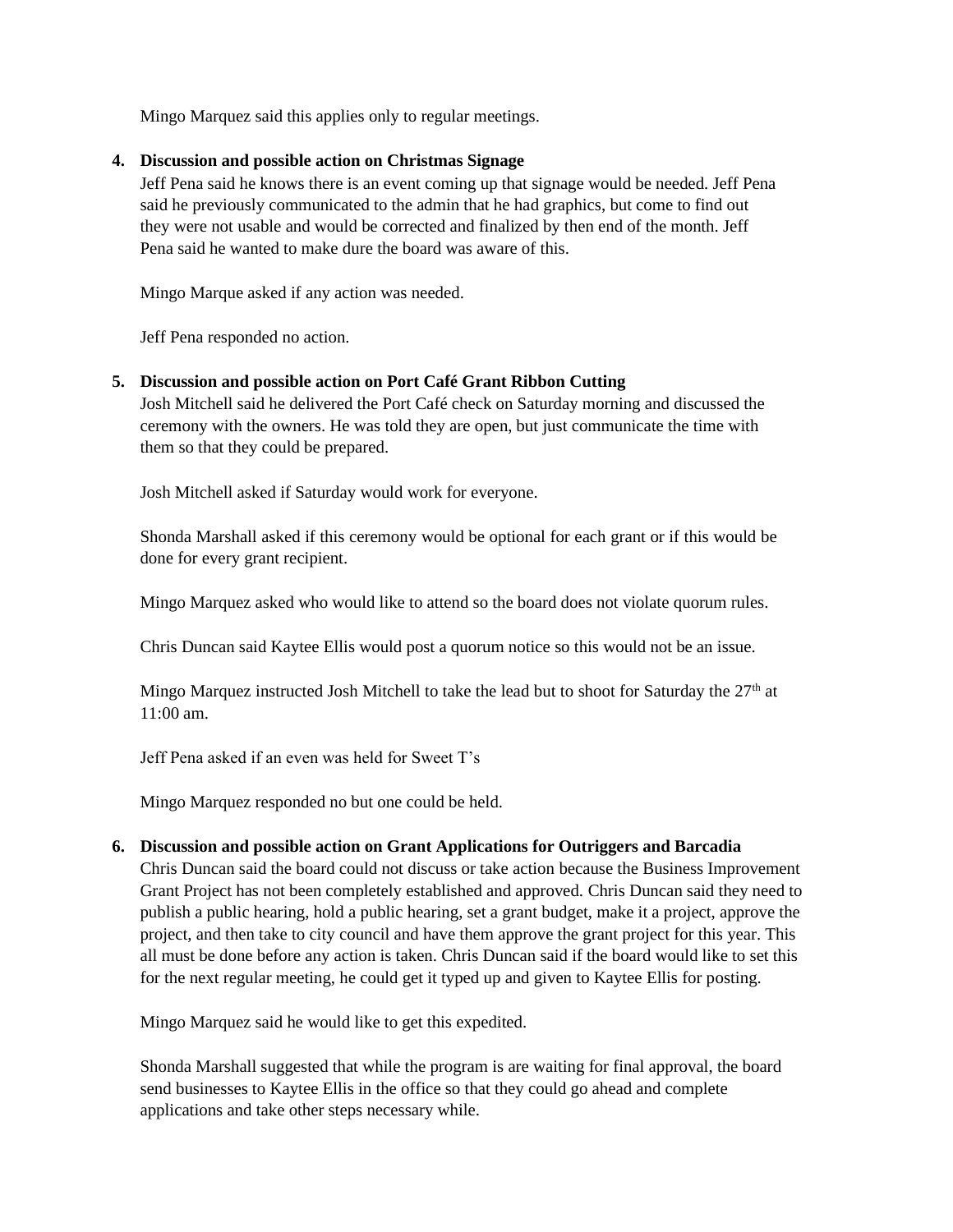Mingo Marquez said while they are talking about this, he suggests pulling the guidelines off of the website so that the incorrect application is not being used.

Kaytee Ellis asked if while the application is under review, could she suggest these businesses go ahead and being getting necessary photos, quotes, and other checklist items together.

Mingo Marquez responded yes.

#### **7. Discussion and possible action on PopBox Application**

Mingo Marquez said the EDC is still accepting applications on the Pop Box. Mingo Marquez said the committee should be meeting ang going over applications and he would like to see action at the next meeting. Mingo Marquez said he is happy with the attention the Pop Box is getting and the EDC may want to bring this to City Council for approval for more boxes. Mingo Marquez said one thing that has been talked about is having a Pop Box Food truck. Mingo Marquez said one applicant came to him with an idea of selling crawfish as well as other restaurants. He said he would like to have a discussion with the health department and see what they could do there.

Chris Duncan asked Mingo Marquez how many people have reached out about the PopBox.

Mingo Marquez said that he has had maybe five or six and asked Kaytee Ellis how many she had received in the office.

Kaytee Ellis responded she had received two that left information with her and two or three others that were forwarded to Mingo's email.

Mingo Marquez said one was a crawfish business, one was a local restaurant, another was a barber shop, one was a clothing store, and two were rentals for kayaks and things like that. Mingo Marques asked Kaytee Ellis what the ones that contacted her were.

Kaytee Ellis responded that one was a clothing boutique and one was the owner of Epic Resale with a food truck concept.

Jeff Pena said he was contacted by an outdoor business as well as a local business.

Mingo Marquez said the Pop Box is getting the attention but he would like to see a little more.

Shonda Marshall said before it is filled with a occupant, the EDC should make sure it is up to date with codes so they do not run into any issues of that nature later on down the road.

Chris Duncan said he can look into this more and see what work if any needs to be done.

Melanie Oldham asked what the possible locations are.

Mingo Marquez said the committee would be discussing this further but for now any EDC property would work for sure.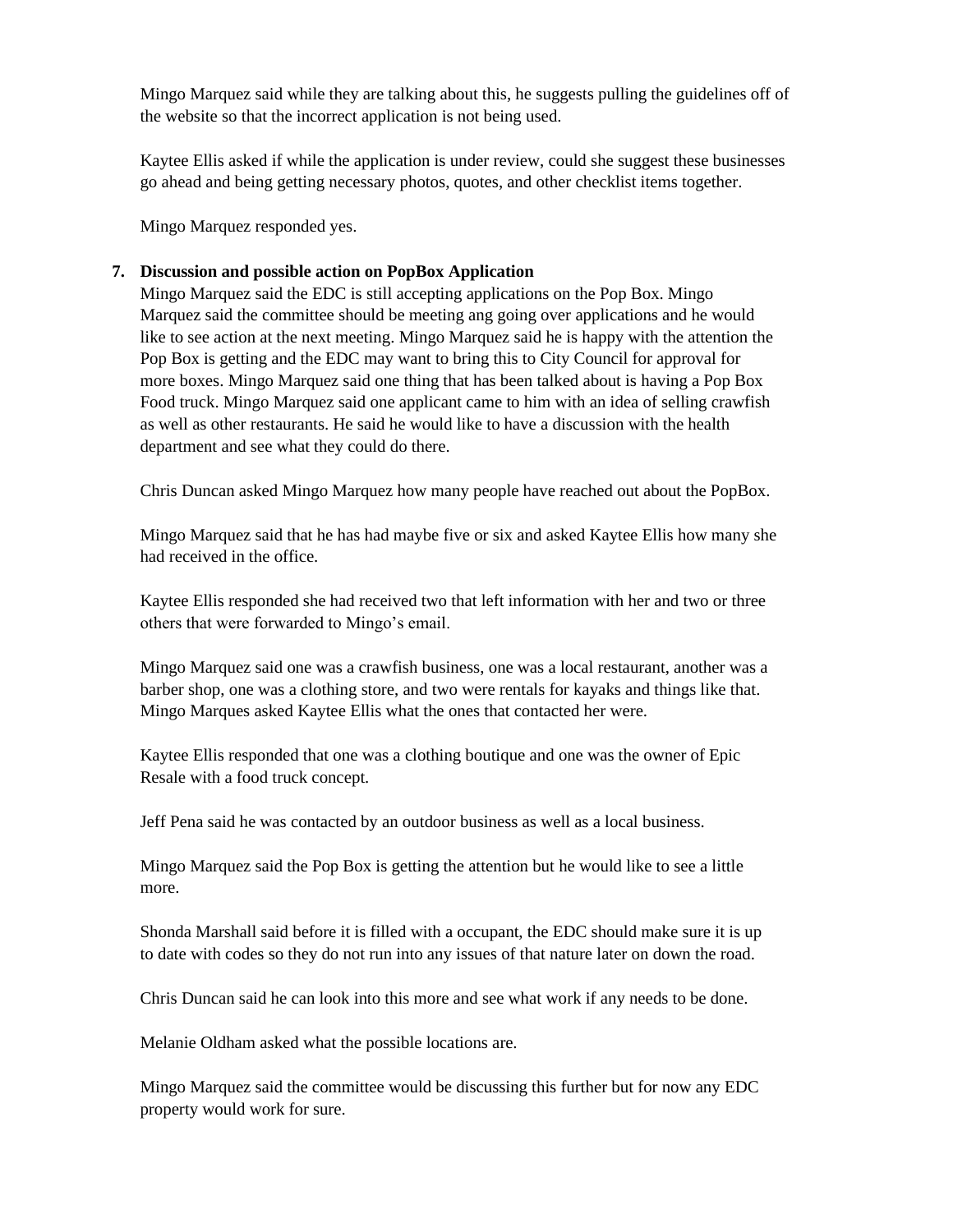Chris Duncan said the original idea was that it was moveable and could be downtown, at the beach, at festivals, or anywhere necessary.

Jeff Pena said it is his hopes to make this as seamless as possible so that applicants can get in and running smoothly. Jeff Pena said that initially the board decided against having the pop boxes on wheels but it seems to be coming apparent that this might be the way to go in the future.

Chris Duncan said in regards to city regulations, once a trailer is issued a certificate of occupancy for a type of business, that certificate remains good for each business that comes and goes as it is applied to the structure, not the individual business.

Jeff Pena asked Chris Duncan if he would suggest a food truck over the current pop box structure.

Chris Duncan said it would make more sense to have a trailer instead of a food truck due to a food truck needing someone to drive it and the insurance liability.

Mingo Marquez said further discussion would take place within the committee and they can report back at the next meeting.

Jeff Pena asked if the board was wanting to get the current PopBox filled before proceeding with adding more boxes or trailers.

Mingo Marquez responded yes. Mingo Marquez said the committee will meet before the next meeting and come prepared to present their applicant suggestion to the board for approval.

#### **8. Discussion and possible action on Keys, Access, and Property Management**

Jeff Pena said discussion was brought forth due to the admin having questions about the keys, who would show the properties, and so on. Jeff Pena said his first question was where the board stood with redoing the keys.

Kaytee Ellis said she went through the keys that were provided to her. Kaytee Ellis said she was not aware of what exactly are EDC Properties but she went to the three downtown properties, the house on stilts, and the western seafood and none of the keys provided to her worked for any of these locks.

Jeff Pena asked if any of the keys worked for the downtown buildings.

Kaytee Ellis responded no.

Jeff Pena said it would be beneficial to reach out to Patrick's Locksmith and see if he can provide new keys for these locations since he is the one who last changed the locks.

Chris Duncan asked the board to provide a list of businesses to Kaytee Ellis. Chris Duncan said the property on the 300 block of  $2<sup>nd</sup>$  Street is owned by the EDC but since it is a house it is sometimes overlooked.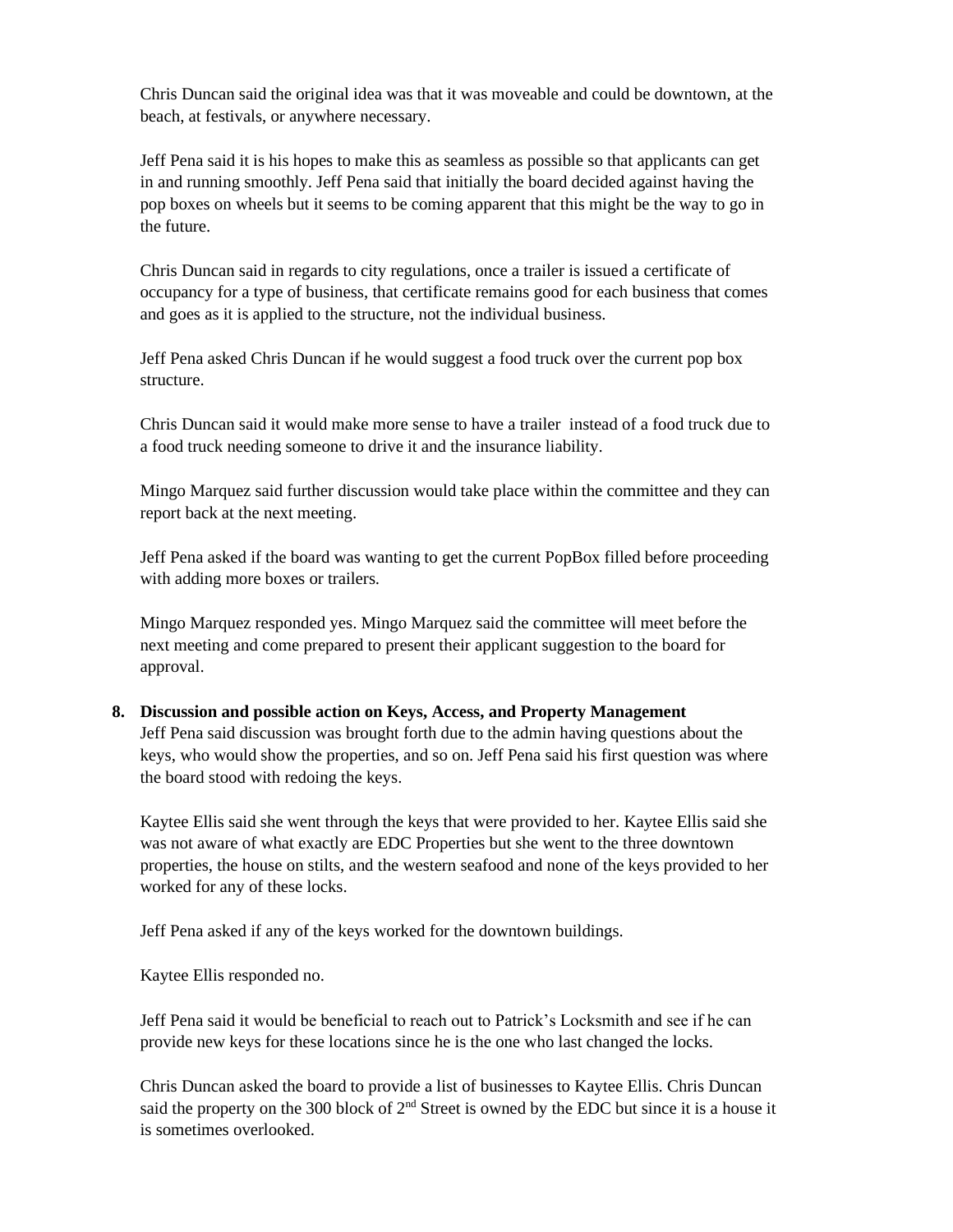Jeff Pena asked Kaytee Ellis if this was on the list she created.

Kaytee Ellis responded she believed so but since it was a house and there were vehicles present, she did not feel comfortable checking that location.

Chris Duncan responded this location was vacant.

Mingo Marquez instructed Kaytee Ellis to reach out to Patrick's to get keys remade for locations he has those for and rekey those that do not.

Jeff Pena made a motion to contact Patrick's Locksmith to get copies of the keys he has and rekey those he does not. Josh Mitchell seconded. **Motion passed unanimously.**

#### **9. Discussion and possible action on subcommittee Interim Assignments**

Chris Duncan said the question is subcommittee assignments were done in groups of three but currently three makes a quorum. Chris Duncan said it is his suggestion to just have one member temporarily, voluntarily step down and not necessarily take official action on this.

Mingo Marquez said the board was in the process of reevaluating the committees so he would continue to do so and present the updated list at the next board meeting.

Shonda Marshall agreed.

David McGinty agreed.

Tim Kelty reminded Mingo Marquez that the Pop Box committee would meet before the next meeting.

Mingo Marquez said this committee included himself, David McGinty and Jeff Pena. Mingo Marquez said he would step down and let David McGinty and Jeff Pena take the committee.

Mingo Marquez said the other meeting that may meet is the grant committee and asked Jeff Pena if he would step down and let Mingo Marquez and Josh Mitchell take lead.

Jeff Pena responded yes.

Mingo Marquez said another group that may meet is the downtown lighting which consists of himself, Jeff Pena, and Shonda Marshall. Mingo Marquez asked that Jeff Pena would sit out so that he and Shonda Marshall could meet.

Jeff Pena agreed.

**10. Discussion and possible action on Parks and Rec Visit to Houston by EDC Board** Jeff Pena said he would like the board to have a trip to Houston to look at different parks and spaces as a brainstorming trip for the EDC.

Josh Mitchell said he really likes this idea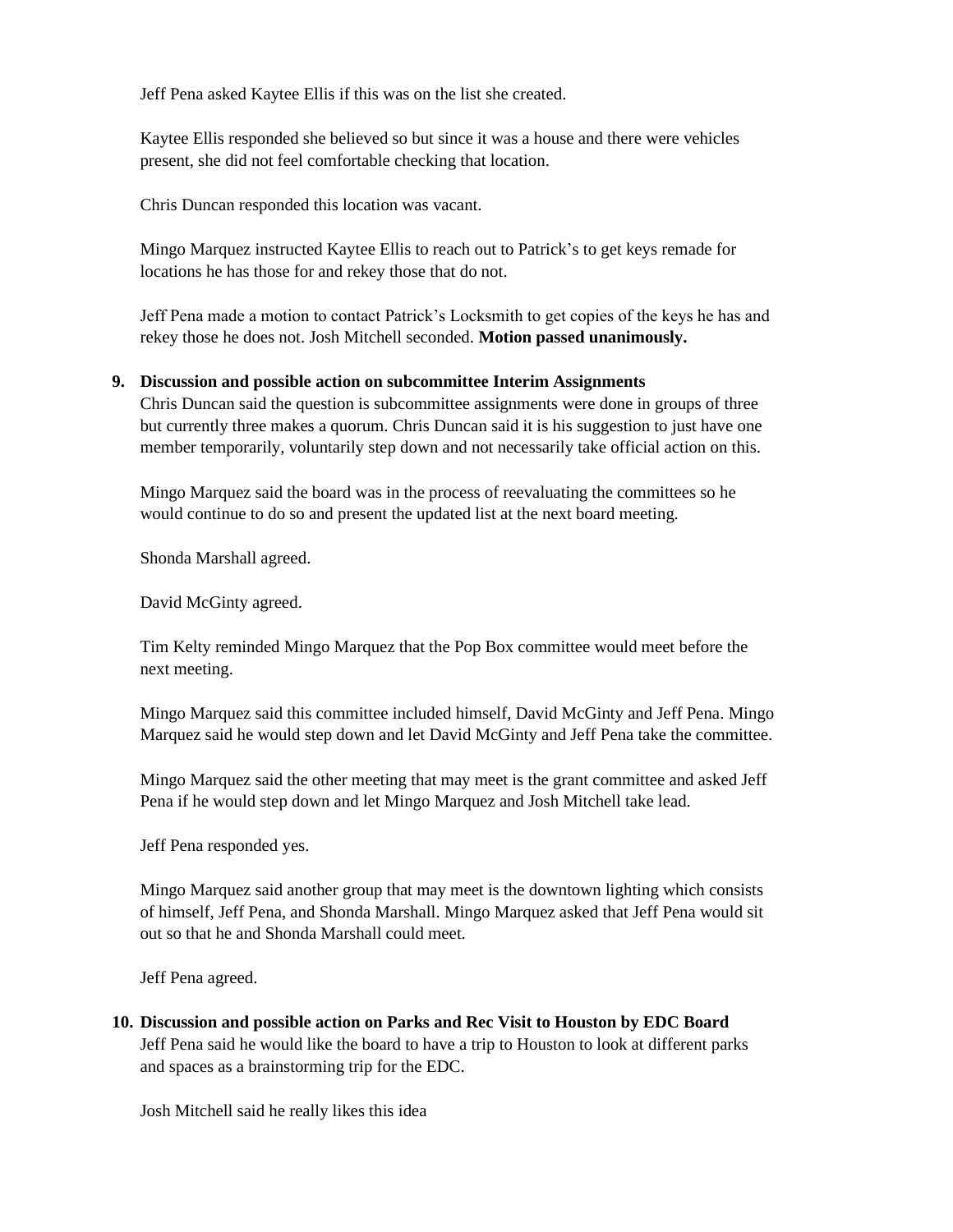Chris Duncan said there is a place maybe in Katy that has shopping along the river and free Wi-Fi with an email signup and he now gets emails that tells him the events going on so it might be a good place for the EDC to look at since these are ideas the board has discussed.

Jeff Pena asked when the board would like to try and get together on this. Jeff Pena suggested the board go after the Port Café ceremony but said there also is not a time restraint.

Josh Mitchell said the best time for him would be during the Christmas break.

Mingo Marquez said he would like it to be during the week.

Shonda Marshall asked that it be during the Christmas break as well so it would allow her more time to heal.

David McGinty said anytime works for him.

Chris Duncan said he needs to make sure it is legal first and foremost. Chris Duncan said typically a possible quorum is posted because there will be no EDC discussion, but with an event like this there would be no way around EDC discussion. Chris Duncan said in the past when the board would attend trade shows they would take less than a quorum.

Jeff Pena suggested opening the event up to the public and getting a school bus or charter so the public could participate. Jeff Pena suggested the admin take minutes throughout the event or stream a Facebook Live discussion so those that cannot be present could participate.

Chris Duncan said he would look into this more but possibly the board could break into groups of two and hit different locations and come back and present.

Jeff Pena said this would probably be easiest but not necessarily the most efficient and would eliminate the team building aspect.

Shonda Marshall said she would love to open this up to the public to get them involved in the discussion and see how the current board is trying to better Freeport.

**11. Discussion and possible action on lighting and electricity of 8 acres, fountain, and EDC Buildings** Jeff Pena asked David McGinty if contact with Penney Electric had been made.

David McGinty responded his contact was in regards to the house on 2<sup>nd</sup> Street.

Mingo Marquez said he had made contact on the lighting on the 8 acres and received a proposal on getting the rest of the lights operational and turned on.

Jeff Pena said in regards to getting the lights that were working back on, it should just be a matter of contacting CenterPoint to get power restored.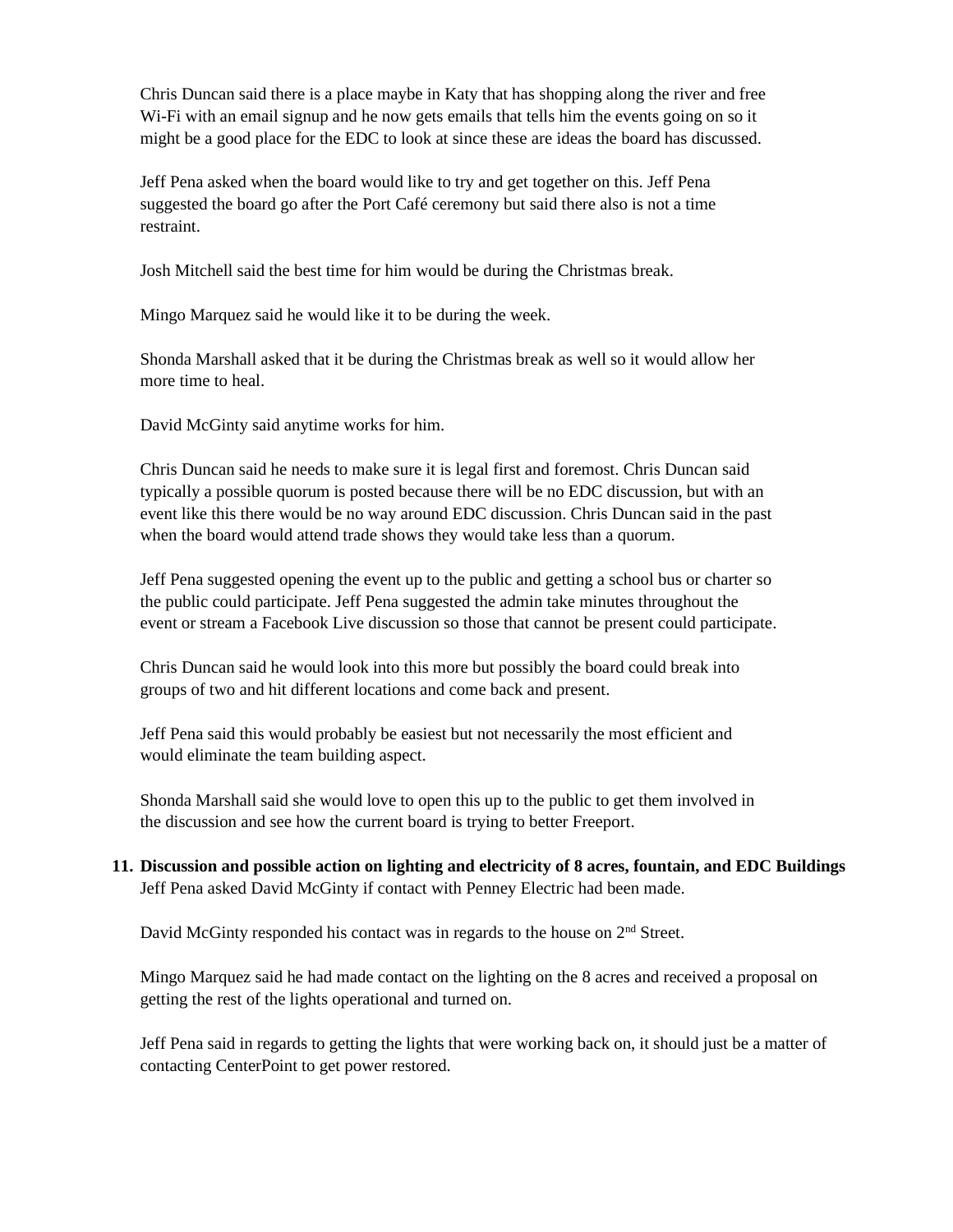Tim Kelty said he believed Penney Electric had come out and had a proposal drawn up to replace the boxes in order to get power turned back on. Tim Kelty asked if the board still had a copy of that proposal.

Jeff Pena said yes, the board did have a copy of this proposal. Jeff Pena said this was only for the particular boxes that were not working and this issue had been addressed with Mr. Shoemaker.

Mingo Marquez asked Tim Kelty if there was an existing proposal from Penny. Mingo Said he reached out recently and was told there was not.

Jeff Pena stated there was also a proposal received to fix the fountain lighting. Jeff Pena said another issue is the EDC buildings and asked if the board is in agreement to light the downtown area again this Christmas time. Jeff Pena said he did this himself last year. Jeff Pena said he has reached out to other downtown owners and they are willing to participate if the EDC would provide the lights. Jeff Pena stated this would be a good volunteer experience. Jeff Pena said it might be a good idea to partner with the museum and do this before the Downtown Market.

David McGinty said while Christmas On The Brazos is taking place, the museum committee will already be downtown decorating and setting up for the Market the following day. David McGinty suggested this would be an ideal time for the lighting as well.

Jeff Pena added he would like to utilize the EDC buildings downtown as a headquarters and offer hot cocoa and show maps and pictures of what the EDC is doing.

Mingo Marquez asked which space would be used.

Jeff Pena responded it would ideally be the old Lucy Goose space, 212 West Park. Jeff Pena said he thought this may be a good idea due to working bathrooms and this location being in the best shape.

Jeff Pena said he has also talked to Mr. Wong who owns the old pharmacy and he has agreed to replace the broken windows and getting power restored. Jeff Pena said this has typically been the dark space downtown and he is looking forward to the additional lighting.

Mingo Marquez asked Tim Kelty if he knows of any lights left over from the decorating groups.

Chris Duncan said the EDC has previously paid \$75,000 for Christmas lights and the City paid an additional \$75,000 for Christmas lights so it might be helpful to look into where these lights are now.

Jeff Pena responded that he knows quite a few lights were left on the trees so long they had to actually be cut off in order to be removed. Jeff Pena said he did some preliminary math and suggests a \$1500 budget for the lighting project.

Chris Duncan asked what the plan was in order to set a budget.

Mingo Marquez suggested setting a budget tonight and moving forward.

Jeff Pena made a motion to allocate \$1500 to sponsor the Downtown Lighting Project and promote via the website and social media. Josh Mitchell seconded.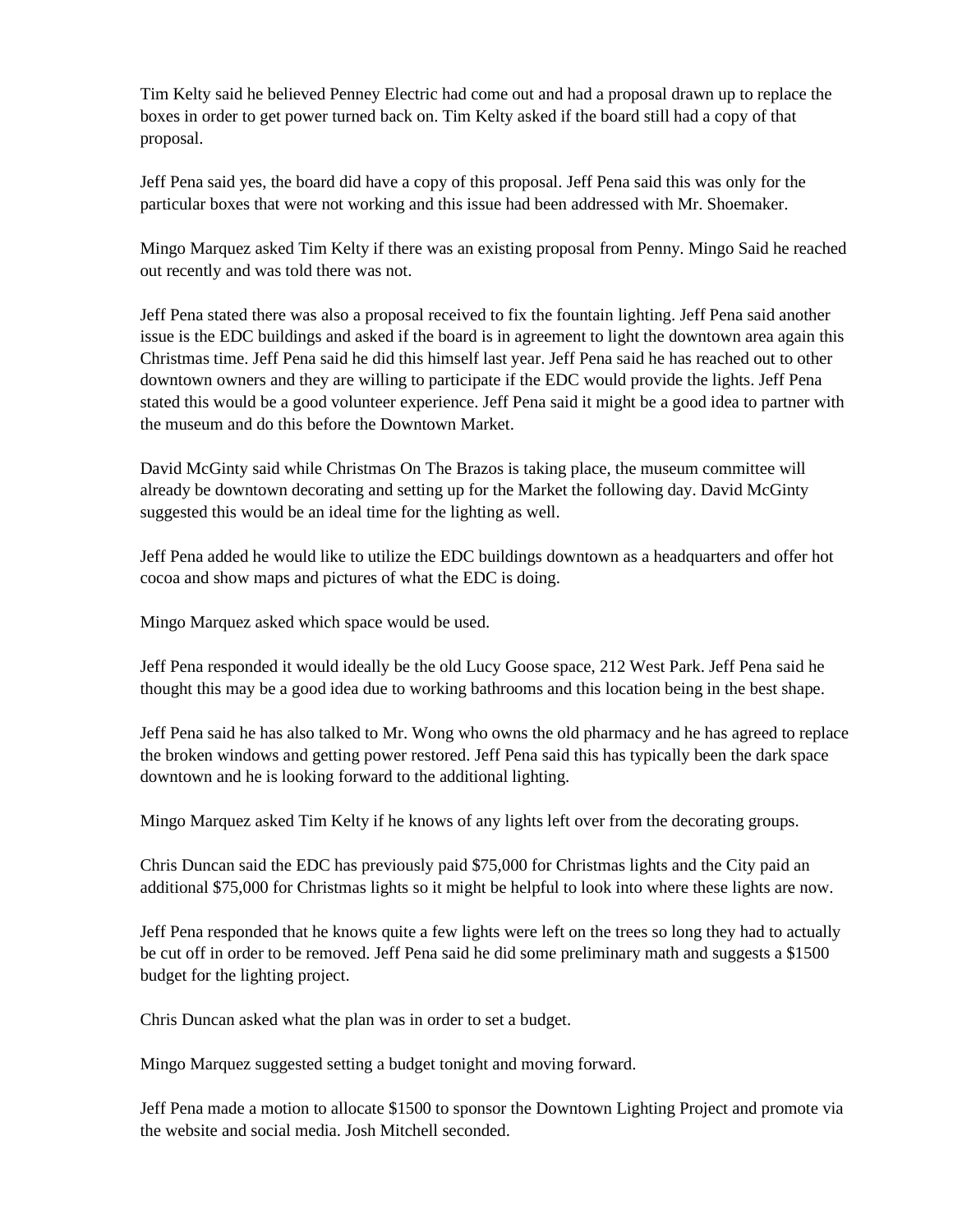Chris Duncan asked if the board would like to budget anything for the cocoa as discussed.

Jeff Pena responded this would be included in the \$1500 budget.

Melanie Oldham said she thinks this is a great idea but is also curious what happened to the \$150,000 for downtown lighting and asked if someone could look into this.

Jeff Pena stated that Tim Kelty would already be looking into this.

Tim Kelty said he was not sure the \$150,000 was for just the lights or if this included labor as well but would look into it more.

Mingo Marquez called for a vote. **Motion Passed unanimously**.

#### **12. Discussion and possible action regarding trash on the 8 acres**

David McGinty said he was out on the property last Wednesday and noticed the trash. David McGinty said Van (the mower) and his crew are doing a wonderful job but there is about a 20-foot area covered in trash. David McGinty asked if there was any way they could get a trash can out there similar to what is out at the beach to help eliminate some of this.

Mingo Marquez asked if a can were to be placed on the property, who would be responsible for picking up the trash or emptying the can.

Jeff Pena asked Tim Kelty if the city could take care of this.

Tim Kelty asked if they are asking that the city crew empty the can.

Jeff Pena responded yes, the same way it is done on the beach.

Tim Kelty added that the board just ensure that the can is installed in a way that it does not walk away.

David McGinty asked if the city could install them the way done at the beach.

Tim Kelty said he could take care of it.

#### **13. Discussion and possible action on Way Signage**

David McGinty said he spoke with LeAnn Strahan on this and their business lead within Freeport fell through. David McGinty suggested finding out who made the existing signs and using them to update the signs.

Mingo Marquez said they use Art's Signs in Clute for the marina signage.

David McGinty asked that the board forward any possible leads to him so he could get this taken care of.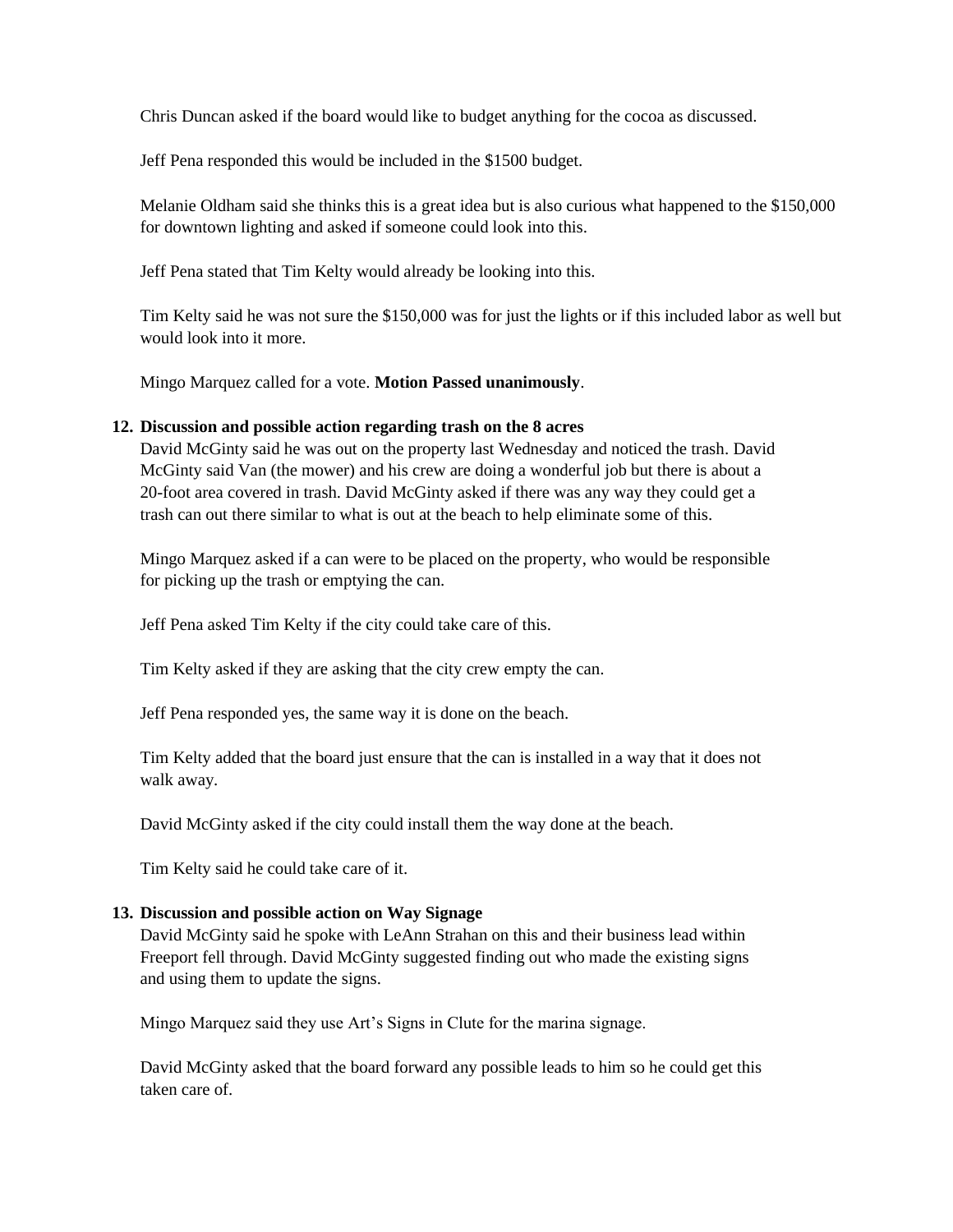### **14. Discussion and possible action on new EDC Logo**

Mingo Marquez instructed to board to review the proposed logos included in the packet.

Jeff Pena said he was not aware these were being made.

Josh Mitchell said he received an email from Kaytee Ellis that someone had designed these for Ed. Josh Mitchell said there was a rush requested due to the Hispanic Chamber needing to add a logo to their marketing materials for the Business Expo.

Jeff Pena said he reached out to the Hispanic Chamber and they do not need a logo until December  $15<sup>th</sup>$  so there is not a rush to approve a logo tonight.

Mingo Marquez said if a logo is not decided by then, the Hispanic Chamber can use the existing logo.

Jeff Pena said he liked the way these logos are crisp and include the Freeport colors of blue and green. Jeff Pena suggests the logo have "EDC" be pronounced instead of "Freeport"

Chris Duncan said he would like to point out there are websites that for \$250 you receive many more potential logos than you would if just using one person.

Shonda Marshall suggested reaching out to the local school art departments and offering the student a chance to design the logo. Shonda Marshall states this would show the EDC is trying to get the community involved.

Jeff Pena suggested offering the same \$250 to the student who designs the winning logo.

Josh Mitchell said he would like to add the middle school and intermediate school as well.

Mingo Marquez asked to state specifically who would be included.

Chris Duncan said just Freeport schools.

Mingo Marquez asked Shonda Marshall to take the lead on the logo project.

# **VI. Board Comments**

# **1. Josh Mitchell- Vice President**

Josh Mitchell said he does not have much to say other than the EDC is on the cusp of making a visible difference. Josh Mitchell said at the City Council meeting someone had asked "what has the EDC done" and he is excited to see their reaction to upcoming visible changes.

# **2. David McGinty-Secretary**

David McGinty said there is an issue on  $318$  west  $2<sup>nd</sup>$  where a tree fell and the wires were pulled on the house. Penny Electric would be making the area safe and proving and estimate on fixing this issue. David McGinty said there is also a sewer line issue by the house on stilts but he has reached out to Luycx about this.

Mingo Marquez told David McGinty to reach out to another plumber if he did not receive a call back from Luycx soon.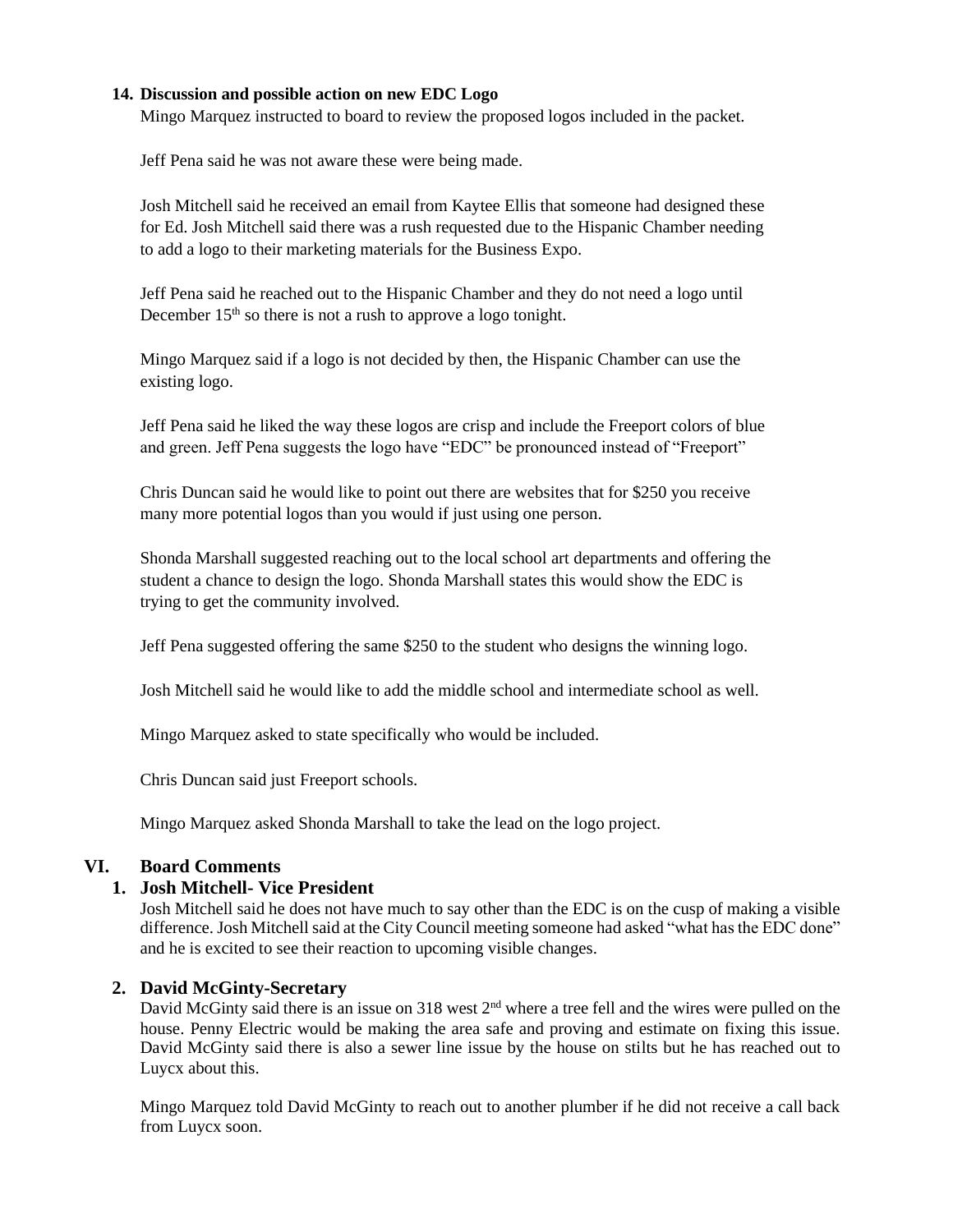# **3. Shonda Marshall**

Shonda Marshall said she was glad to be back. She wanted to make mention of the TIRZ board and that when they last met with that board they were going to be looking into those dollars and funds that could be used for downtown projects. Shonda said the EDC may want to take this into consideration so they have additional funds and can help more of Freeport. Shonda asked Tim Kelty of there was a specific date or time this board needs to meet again.

Jeff Pena asked if there was anything the EDC should be doing to prepare for TIRZ.

Tim Kelty said yes, they do need to get the consultant back in and they have two new appointments, one from Brazoria County and one from Brazosport College. Tim Kelty said the board will need to enact a plan. Tim also said a small amount of revenue has come in but there is no need to do anything with it just yet. Tim Kelty said he would reach out to the consultant and have them come in at the December meeting or January meeting, whichever the board prefer.

Jeff Pena asked if there were any appointments on the TIRZ board that needed to be removed.

Tim Kelty said the entire EDC was the TIRZ board with the addition of a few others.

Jeff Pena said he thinks the chair of the TIRZ board was Nicole Mireles who is no longer with the EDC.

Tim Kelty said yes and this would have to be updated.

Jeff Pena said the board could decide this at the next meeting and then bring it to council for approval.

Jeff Pena sked how frequently the TIRZ board should meet.

Tim Kelty said there is not a need to meet frequently, but a plan does need to be set in place. Tim Kelty suggested having a workshop meeting just for this purpose in January.

Shonda Marshall said her last comment is just that she is excited and is excited the EDC will have some changes that the City of Freeport can actually see.

# **4. Jeff Pena- Treasurer**

Jeff Pena said he is happy to have Shonda back. Jeff Pena said the idea of using students for the logo is a fun idea, the lighting downtown is a fun idea, but something that may also be important is a monthly open house so the community can come and see what the EDC has going on. Jeff Pena said he realizes the EDC Board meeting are sort of an open house but he is referring top more of a mixer or something a little less formal and a little more inviting to the public. Jeff Pena said the board talked last meeting about sponsorships but he wants to make sure all of these include an EDC booth and signage so the EDC is represented properly. Jeff Pena said it may make sense for the EDC to invest in the necessary equipment like a popup tent. Jeff Pena said he was looking over the funds for the last event and there was a \$1600 line item for an Elvis impersonator and he feels like these expenses could have been put to better use.

Mingo Marquez agreed a popup would be a worthy investment but the city may even have on the EDC can use but he does not feel a tent is necessary due to the man power needed and this may just be considered on a case-by-case basis.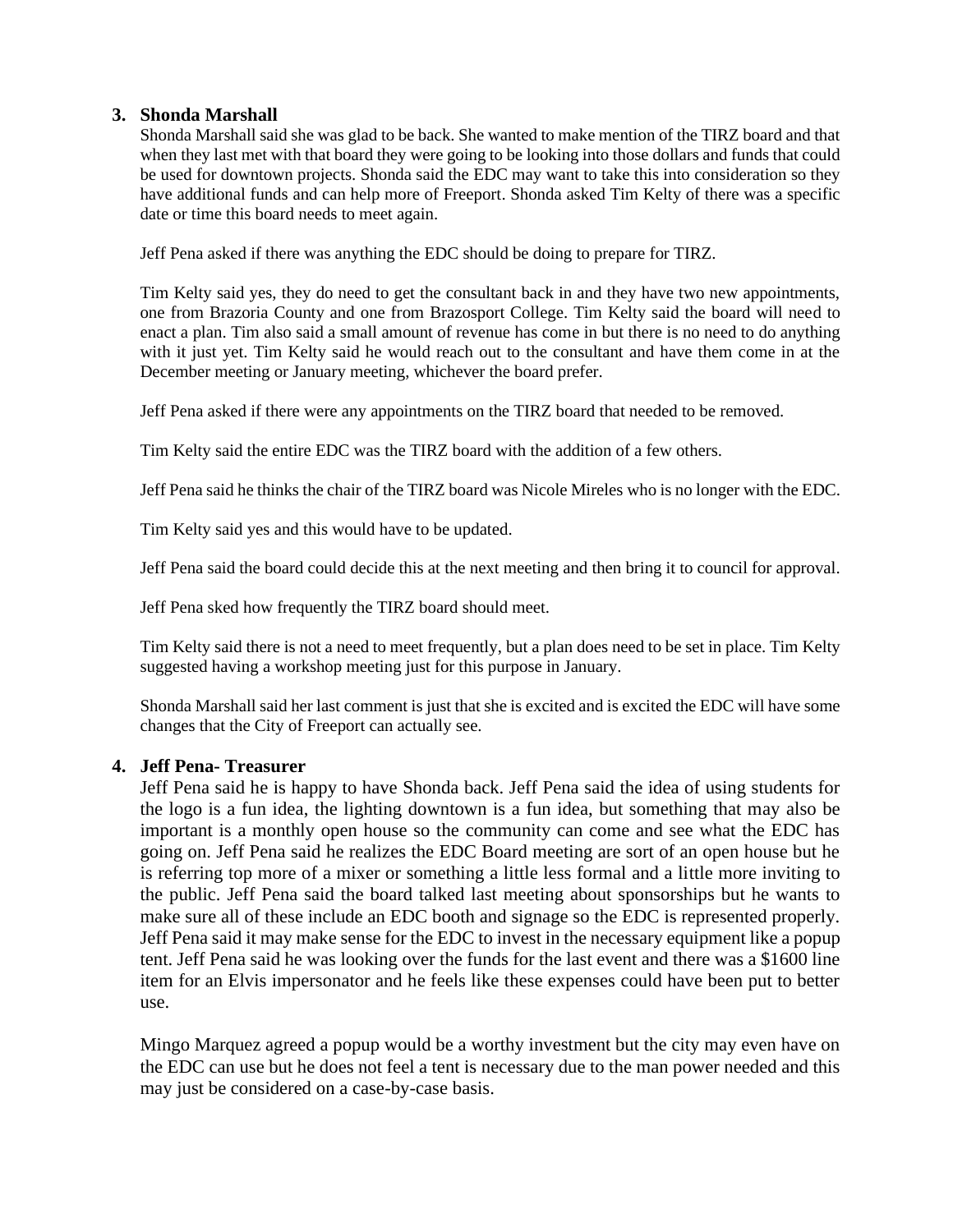Jeff Pena said the board received an email today. Jeff Pena told those in attendance that Taco Bell was interested in coming to Freeport. Jeff Pena met with the particular agent and drove him around town to show the area. Jeff Pena said he is excited about this potential business for Freeport.

Shonda Marshall said Ed Garcia held the housing development as a priority and she wanted to make sure the current board does not get away from that.

Mingo Marquez said the only board member left on that committee is David McGinty.

David McGinty said this property does not belong to the EDC.

Mingo Marquez said it does not have to be the property previously discussed, but a proposal should be drawn so they can still take action on this.

Jeff Pena asked to be added to this committee.

Shonda Marshall said she just hoped the current board keep this in mind because so many people work in Freeport and then drive away to go home simply because Freeport does not have the housing available.

David McGinty said he would get with Nicole Mireles to get all of the information that was discussed before in the committee.

# **5. Mingo Marquez-President**

Mingo Marquez said he appreciates the vote for President and the confidence the board has in him. Mingo Marquez passed out a list of businesses. Mingo said this was created by Kaytee Ellis and he wanted everyone to get an idea of what she is working on in the office and would continue working on. Mingo said he is asking her to reach out to these businesses as well to see what their concerns are and if they would like to sign up for email or text messages.

Jeff Pena said he would like to comment that he would like to put his Treasurer position up for nomination again once the two board vacancies are filled.

# **VII. Executive Session- Adjourn into Executive Session**

Executive Session Disclosure Statement: The FEDC Board of Directors reserves the right to adjourn into executive session at any time during the course of this meeting to discuss any of the matters listed above, as authorized by the Texas Government Code, Section 551.071 (Consultation with Attorney), 551.072 (Deliberations about Real Property), 551.073 (Deliberations about Gifts and Donations), 551.074 (Personnel Matters), 551.076 (Deliberations about Security Devices) and 551.087 (Economic Development).

It is now 7:38 p.m. and I hereby recess the regular session of the Freeport Economic Development Corporation November 22, 2021 meeting and do hereby convene an executive session, said executive session authorized under the following sections of the Texas 551.071 (Consultation with Attorney.)

# **In Accordance with the Texas Government Code:**

Section 551.071 (Consultation with Attorney)

1. Legal Discussion on Real Estate, EDC Properties, and Contractors